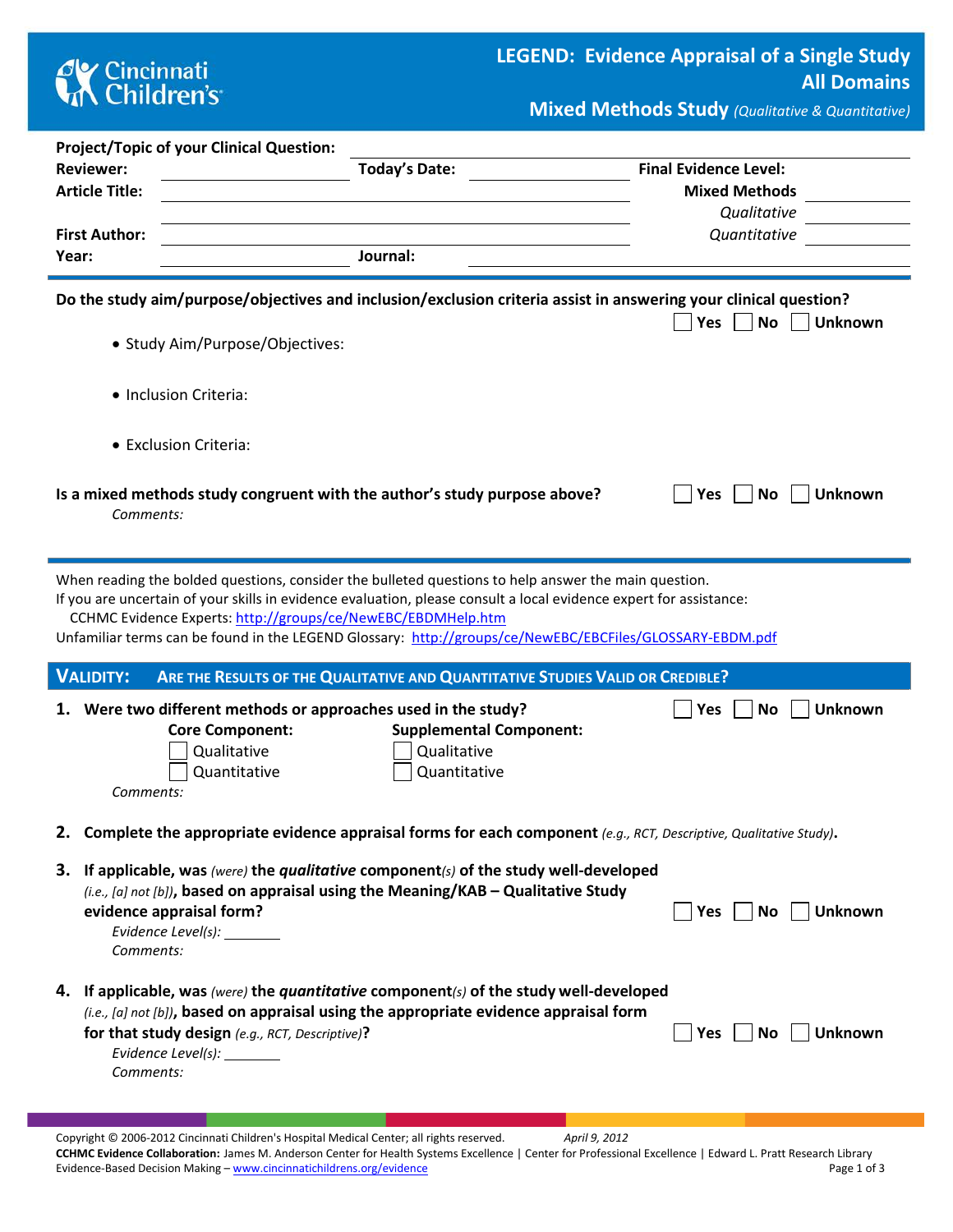

**Mixed Methods Study** *(Qualitative & Quantitative)*

| <b>RELIABILITY:</b><br><b>ARE THESE VALID STUDY RESULTS IMPORTANT?</b>                                                                                                                                                                                                                                                                                     |            |                             |
|------------------------------------------------------------------------------------------------------------------------------------------------------------------------------------------------------------------------------------------------------------------------------------------------------------------------------------------------------------|------------|-----------------------------|
| 5. Were the two components used to inform each other for joined, comprehensive<br>results or discussion?<br>Note: A mixed methods study includes combined data analysis or separate analysis with<br>merged discussion. Separate analysis and separate discussion would not qualify as a<br>"mixed methods" study.<br>Comments:                            | <b>Yes</b> | <b>No</b><br><b>Unknown</b> |
| 6. What are the main mixed results of the study? (e.g., Helpful data: Page #, Table #, Figures, Graphs)                                                                                                                                                                                                                                                    |            |                             |
| 7. Were the mixed results significant?<br>Comments:                                                                                                                                                                                                                                                                                                        | <b>Yes</b> | <b>No</b><br><b>Unknown</b> |
| APPLICABILITY: CAN I APPLY THESE VALID, IMPORTANT STUDY RESULTS TO TREATING MY PATIENTS?                                                                                                                                                                                                                                                                   |            |                             |
| 8. Can the results be applied to my population of interest?<br>Is the setting of the study applicable to my population of interest?<br>$\bullet$<br>Do the patient exposures, experiences, and outcomes apply to my<br>٠<br>population or question of interest?<br>Were the patients in this study similar to my population of interest?<br>٠<br>Comments: | Yes        | <b>No</b><br><b>Unknown</b> |
| 9. Are my patient's and family's values and preferences satisfied by the knowledge<br>gained from this study?<br>Comments:                                                                                                                                                                                                                                 | Yes        | <b>Unknown</b><br><b>No</b> |
|                                                                                                                                                                                                                                                                                                                                                            |            |                             |

**ADDITIONAL COMMENTS OR CONCLUSIONS ("TAKE-HOME POINTS"):**